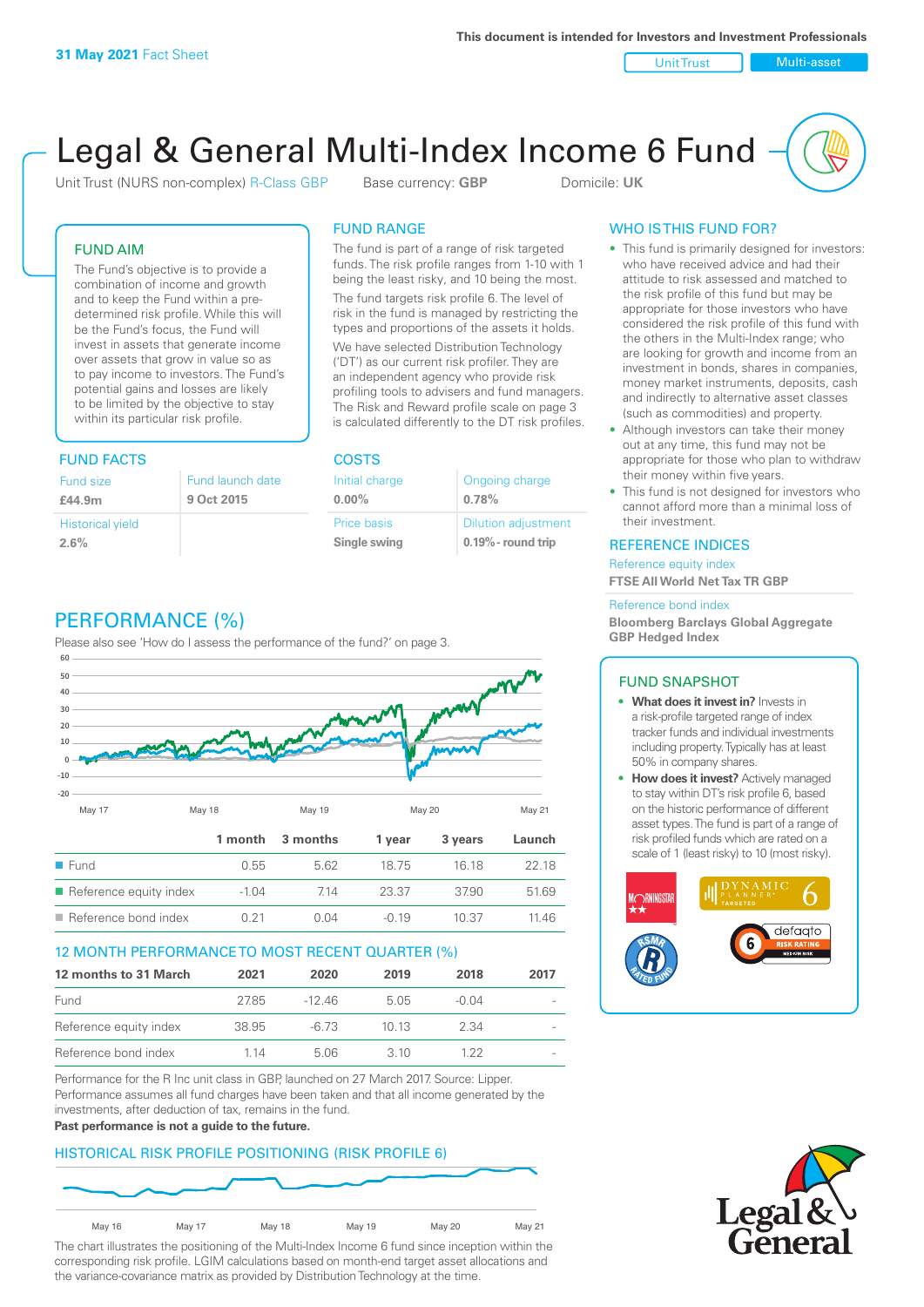## Legal & General Multi-Index Income 6 Fund

Unit Trust (NURS non-complex) R-Class GBP

## PORTFOLIO BREAKDOWN

All data source LGIM unless otherwise stated. Totals may not sum due to rounding.





## FUND MANAGERS

The fund managers have responsibility for managing the multi-index fund range. They are part of the Multi-Asset Funds (MAF) team in LGIM. This team focuses on designing and managing multi-asset funds that are tailored to match the specific objectives of various client types. The team sits within a wider Asset Allocation team which combines both depth of experience with a broad range of expertise from different fields, including fund management, investment consulting and risk management roles.

## TOP 10 HOLDINGS (%)

| L&G Quality Equity Dividends ESG Exclusions UK ETF               | 20.0 |
|------------------------------------------------------------------|------|
| L&G Quality Equity Dividends ESG Exclusions Europe ex UK ETF     | 8.0  |
| L&G US Index Trust                                               | 7.5  |
| <b>L&amp;G UK Index Trust</b>                                    | 7.0  |
| L&G Quality Equity Dividends ESG Exclusions Asia ex Japan ETF    | 7.0  |
| L&G High Income Trust                                            | 6.5  |
| L&G Emerging Markets Government Bond (Local Currency) Index Fund | 6.0  |
| L&G Global Emerging Markets Index Fund                           | 6.0  |
| L&G Emerging Markets Government Bond (US\$) Index Fund           | 5.3  |
| Global REITs Index Trust                                         | 4.0  |